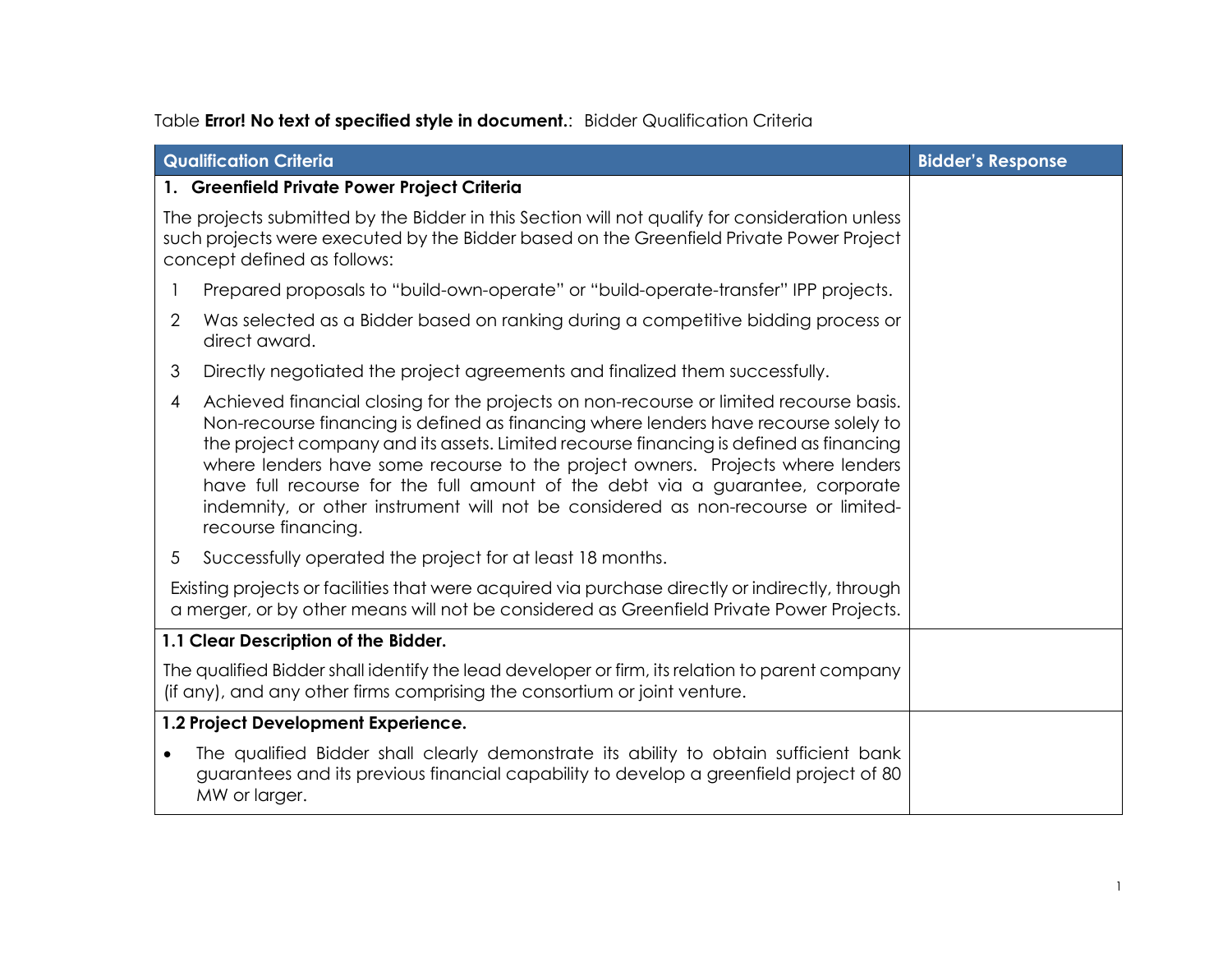|           | <b>Qualification Criteria</b>                           | <b>Bidder's Response</b>                                                                                                                                                                                                                                                                                                                                                                                                                                                                                                  |  |
|-----------|---------------------------------------------------------|---------------------------------------------------------------------------------------------------------------------------------------------------------------------------------------------------------------------------------------------------------------------------------------------------------------------------------------------------------------------------------------------------------------------------------------------------------------------------------------------------------------------------|--|
|           |                                                         | The qualified Bidder had the role as a lead developer in at least two greenfield<br>projects that achieved commercial operation within the last 10 years from the<br>qualification document submittal date as follows:                                                                                                                                                                                                                                                                                                    |  |
|           | $\alpha$                                                | Both projects are in the range of 80 MW (gross at ISO conditions) and larger. Bidder<br>shall clearly demonstrate that each of the projects:                                                                                                                                                                                                                                                                                                                                                                              |  |
|           | i)                                                      | has been developed and achieved financial closing,                                                                                                                                                                                                                                                                                                                                                                                                                                                                        |  |
|           | ii)                                                     | is located in a country outside of Bidder's country of origin unless the Bidder is<br>a U.S. company, and                                                                                                                                                                                                                                                                                                                                                                                                                 |  |
|           | iii)                                                    | has been in commercial operation for at least 12 months prior to the date of<br>issuance of this RFQ.                                                                                                                                                                                                                                                                                                                                                                                                                     |  |
|           |                                                         | If the Bidder does not have two projects that comply with (a) above, then the Bidder<br>may include at least one project with capacity of less than 80 MW, but no less than 80<br>MW (gross at ISO conditions) in addition to the one project that complies with (a)<br>above. Bidder shall clearly demonstrate that such other project                                                                                                                                                                                   |  |
|           | i)                                                      | has been developed and achieved financial closing, and                                                                                                                                                                                                                                                                                                                                                                                                                                                                    |  |
|           | $\mathsf{ii}$                                           | is currently in commercial operation and that the commencement of such<br>commercial operation occurred prior to the date of issuance of this RFQ.                                                                                                                                                                                                                                                                                                                                                                        |  |
|           | 1.3 Project Financing Experience and Financial Capacity |                                                                                                                                                                                                                                                                                                                                                                                                                                                                                                                           |  |
|           |                                                         | The qualified Bidder must illustrate its lead developer's previous successful experience<br>in raising sufficient non-recourse or limited recourse debt (>\$100 million USD), and<br>substantial equity participation (>\$50 million USD), for at least two greenfield projects<br>of 80 MW or larger; at least one -project should be a project claimed under 1.2 a)<br>above; and at least one project should be located in a country outside of Bidder's<br>country of origin for Bidders that are not U.S. companies. |  |
| $\bullet$ |                                                         | Each member is required to separately provide its financial capability including<br>audited financial statements for the three (3) most recent years.                                                                                                                                                                                                                                                                                                                                                                     |  |
| $\bullet$ |                                                         | Bidder's financial capacity will be judged based on its net worth, working capital,<br>profitability, and bonding capacity. The Bidder must demonstrate that it will be able                                                                                                                                                                                                                                                                                                                                              |  |